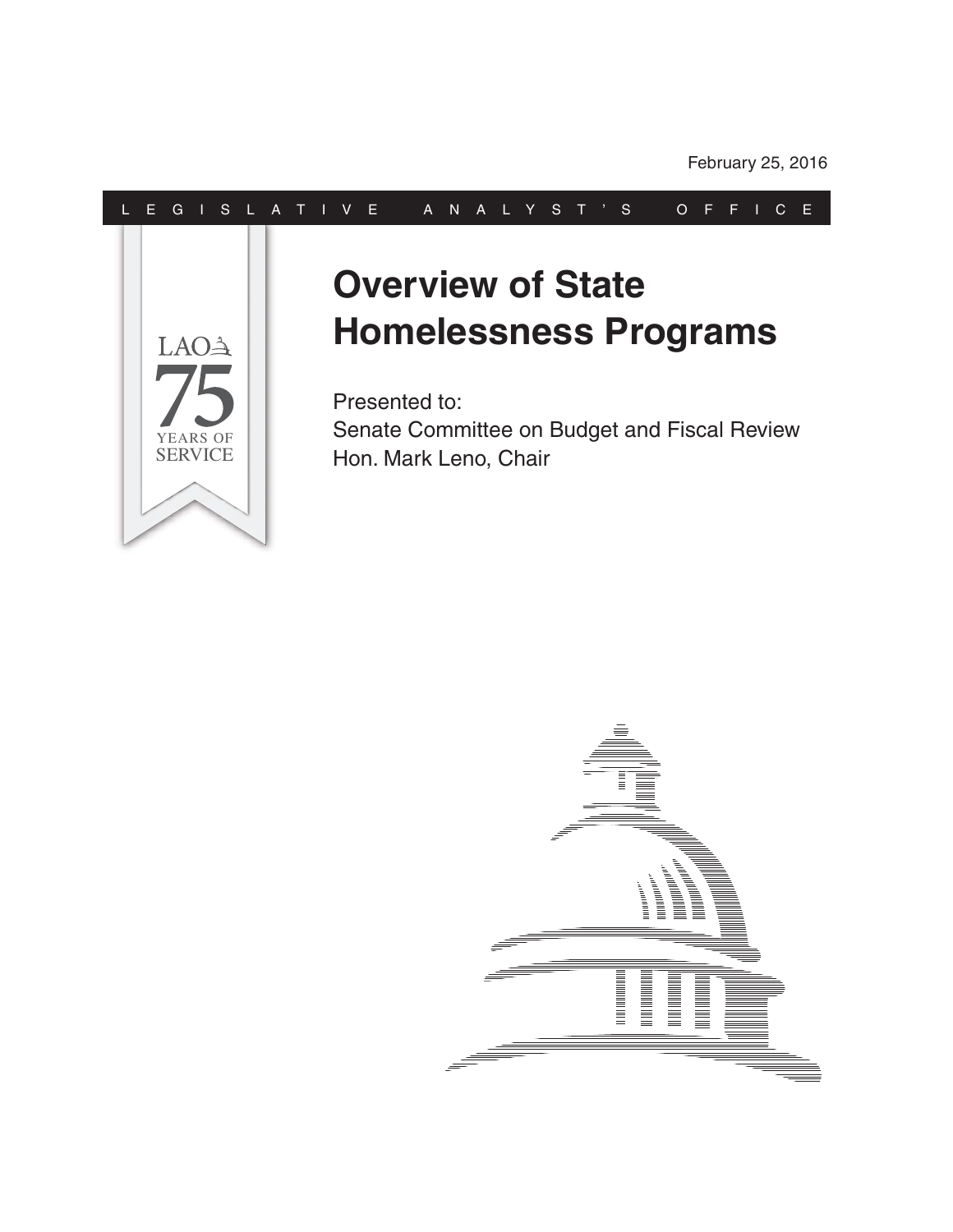# **Background and Funding**



 *State Homelessness-Related Programs.* California administers a variety of programs that assist those who are homeless or at risk of becoming homeless by:

- Funding construction and rehabilitation of housing and shelter for homeless individuals and families.
- Helping homeless individuals and families pay for the cost of housing or temporary shelter.
- **Providing cash assistance, mental health and substance** abuse treatment, and other services.

**Multiple State Departments Involved.** Various state entities participate in the administration of these programs, including the Departments of Housing and Community Development, Veterans Affairs, Social Services, and Health Care Services, as well as the California Tax Credit Allocation Committee and California Housing Finance Agency.



**Funding Sources.** Funding for these programs comes from a variety of federal, state, and local sources and varies significantly from year to year, often depending on one-time allocations.



**V** *Voters Have Approved Funding.* California voters have approved several measures to fund homelessness-related efforts.

**Bond Measures.** Over the past 15 years, three voterapproved measures—Proposition 46 (2002), Proposition 1C (2006), and Proposition 41 (2014)—have authorized \$5.6 billion in bond funding for affordable housing construction, including housing targeted at homeless individuals and families. The vast majority of Proposition 46 and Proposition 1C funds have been spent.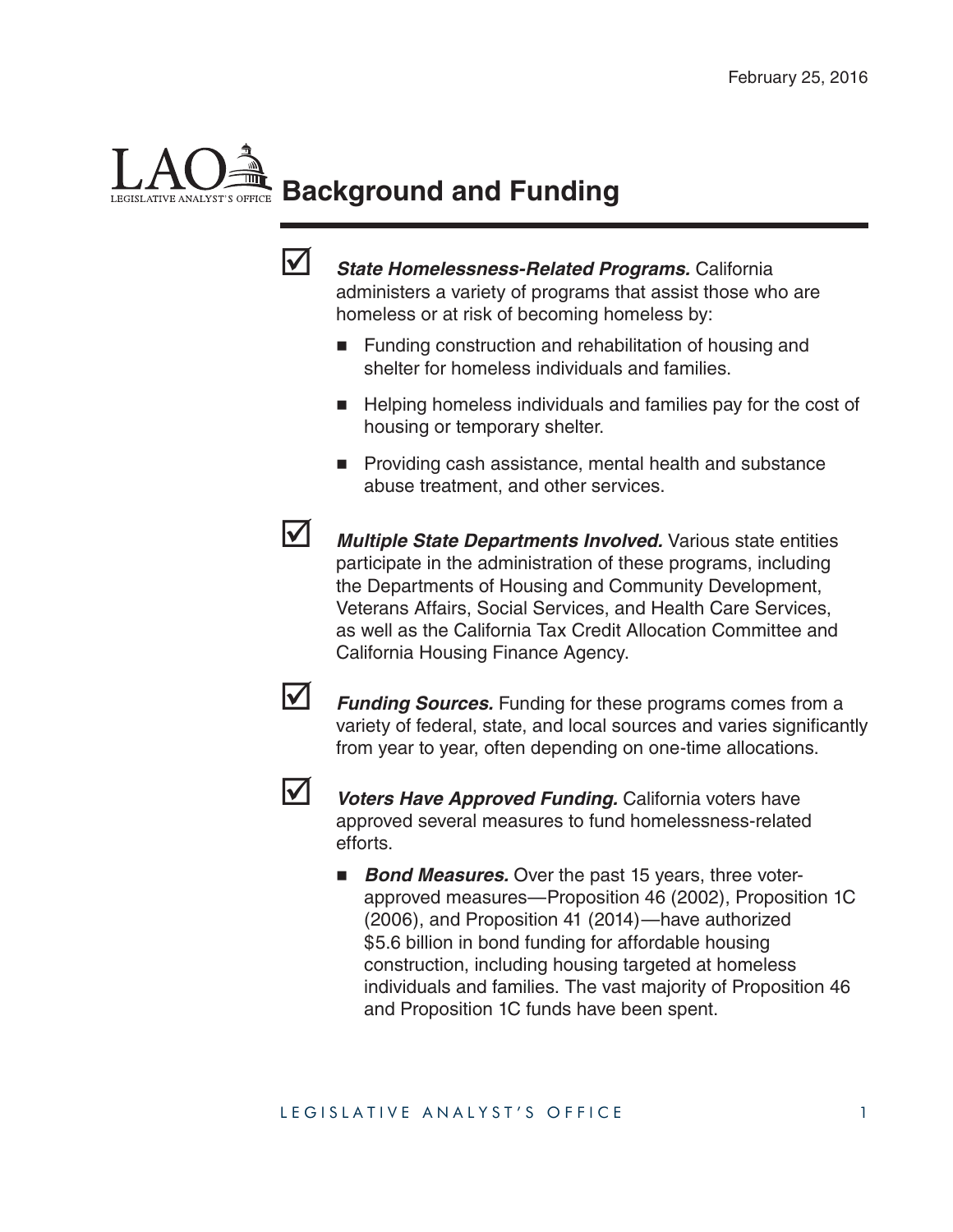#### **Background and Funding** *(Continued)*LEGISLATIVE ANALYST'S OFFICE

**E** Mental Health Services Act. The Mental Health Services Act (MHSA)—also known as Proposition 63 (2004) established a personal income tax surcharge on high-income earners to expand mental health services. Total annual revenue from this surcharge ranges from under \$1 billion to nearly \$2 billion.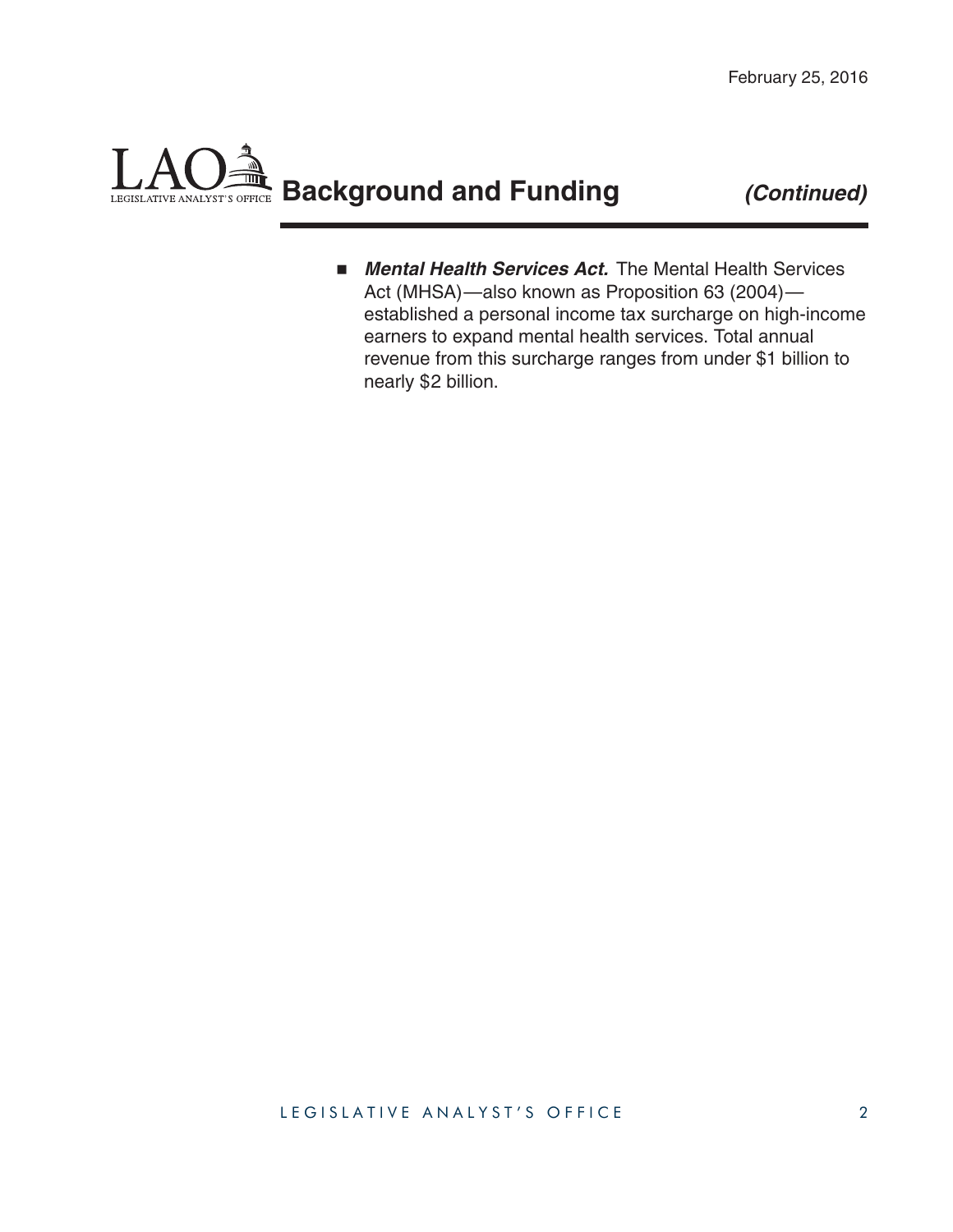### **Programs That Build Housing and Shelter**



 *Low-Income Housing Tax Credit.* Both the federal government and the state provide tax credits to affordable housing builders to help finance their projects. Roughly \$130 million of these credits are allocated annually to projects serving homeless individuals and families. Over the last five years, these allocations have yielded around 3,700 units.



 *Veterans Housing and Homelessness Prevention Program.*  Proposition 41 allocates \$570 million to pay for the acquisition, construction, and rehabilitation of affordable housing for veterans, with an emphasis on projects serving extremely low-income and homeless veterans. Sixty-three million dollars was awarded to 17 projects in 2015, which will include 348 housing units for homeless veterans.

 *Multifamily Housing Program.* Provides low-interest loans to affordable housing builders, with a portion going to supportive housing for those who are homeless or at risk for homelessness. Since 2003, around \$400 million in Proposition 46, Proposition 1C, and General Fund dollars have been allocated through the Multifamily Housing Program, assisting in the construction of around 3,656 supportive housing units.



MHSA Housing Loan Program. Established in 2006 with a one-time allocation of \$400 million in MHSA funds, the MHSA housing loan program funds acquisition, construction, and rehabilitation of supportive housing for individuals—and their families—who have a mental illness and are homeless, or at risk of homelessness. Since 2006, 151 projects including 2,171 supportive housing units have received funding.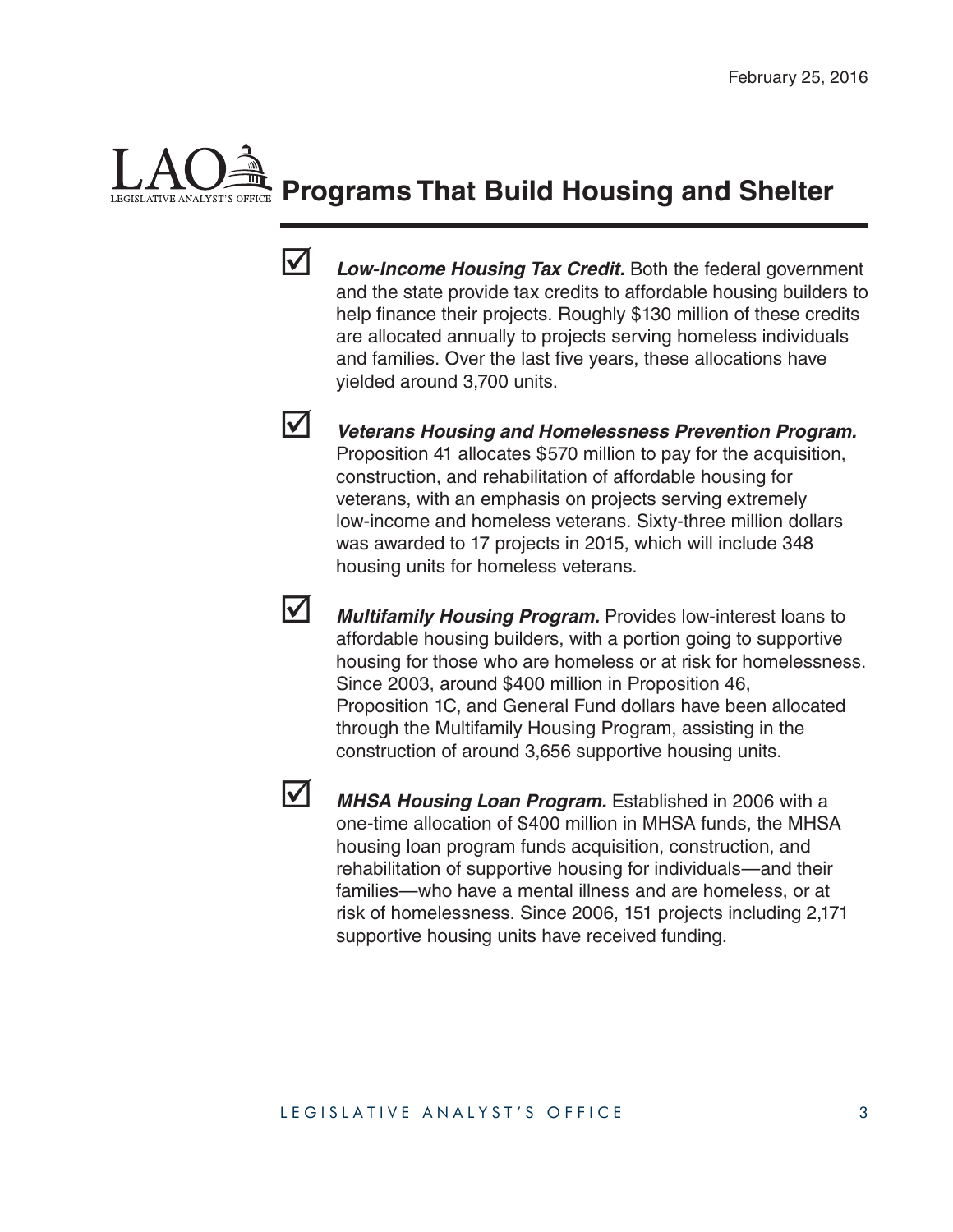

#### **Programs That Build Housing and Shelter**   *(Continued)*



**Emergency Solutions Grants.** Provides roughly \$10 million in annual grant funds to local agencies to fund various services for homeless individuals and families, including emergency shelters. Around 11,500 homeless individuals received shelter services funded through Emergency Solutions Grants in 2014-15.



 *Emergency Housing Assistance Program.* Between 2000 and 2011 the Emergency Housing Assistance Program allocated \$201.5 million in Proposition 46 and Proposition 1C funds for the purchase, construction, and rehabilitation of emergency shelters and transitional housing. These allocations provided for construction or preservation of 13,289 beds.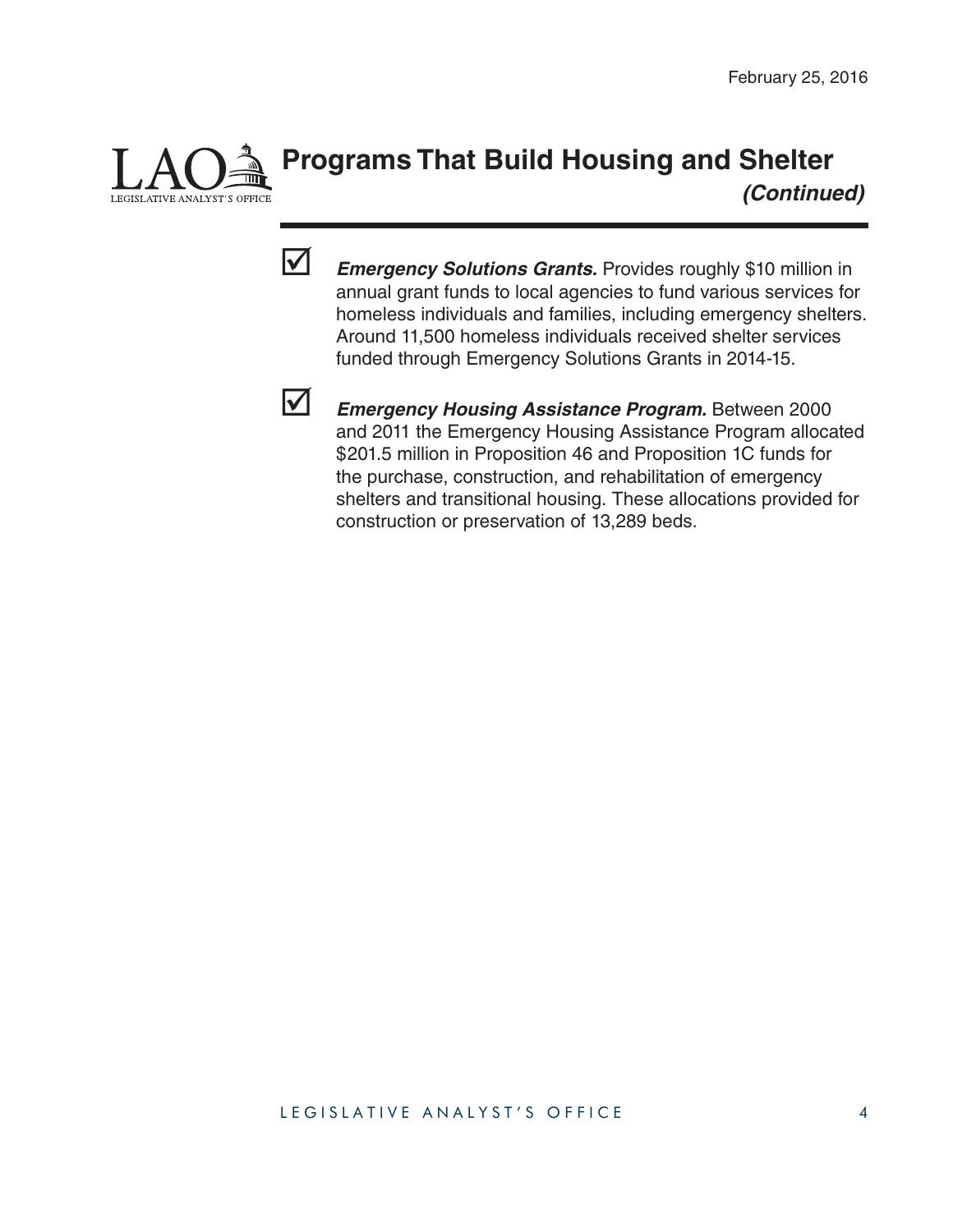## **Programs That Help Pay For Housing**



 *California Work Opportunity and Responsibility to Kids (CalWORKs) Housing Support Program.* Helps very low-income families who are homeless or at risk of homelessness find housing. Services include short-term rental subsidies, security deposits, moving cost assistance, legal assistance, credit repair, and general case management. In any given month, around 4,500 families receive this type of assistance, for an annual cost of \$35 million.

 *CalWORKs Homeless Assistance.* Provides one-time assistance to very low-income families to pay for temporary emergency shelter or past due rents to avoid eviction. In any given month, between 2,500 and 4,000 families receive this type of assistance, for an annual cost of roughly \$30 million.



 *811 Project Rental Assistance Demonstration Program.*  Offers rental subsidies for roughly 300 affordable housing units targeted at homeless persons in Los Angeles County.

**M** *Community Services Block Grants.* Provides grants to local agencies to fund an array of services for low-income individuals and families, including those who are homeless. Among other things, these services may include rental subsides, motel vouchers, or security deposit assistance.

**M** Whole Person Care Pilots. Under a recent agreement with the federal government, the state and local agencies will implement an initiative in Medi-Cal known as Whole Person Care Pilots. These pilots will aim to provide coordinated health, behavioral health, and social services, as applicable, in a patient-centered manner to certain target populations, including homeless individuals. The pilots will include collaboration between multiple public entities, Medi-Cal managed care plans, and other community entities. Participating local entities may elect to include a focus on housing services, but will be required to identify funding for these services.

LEGISLATIVE ANALYST'S OFFICE 5